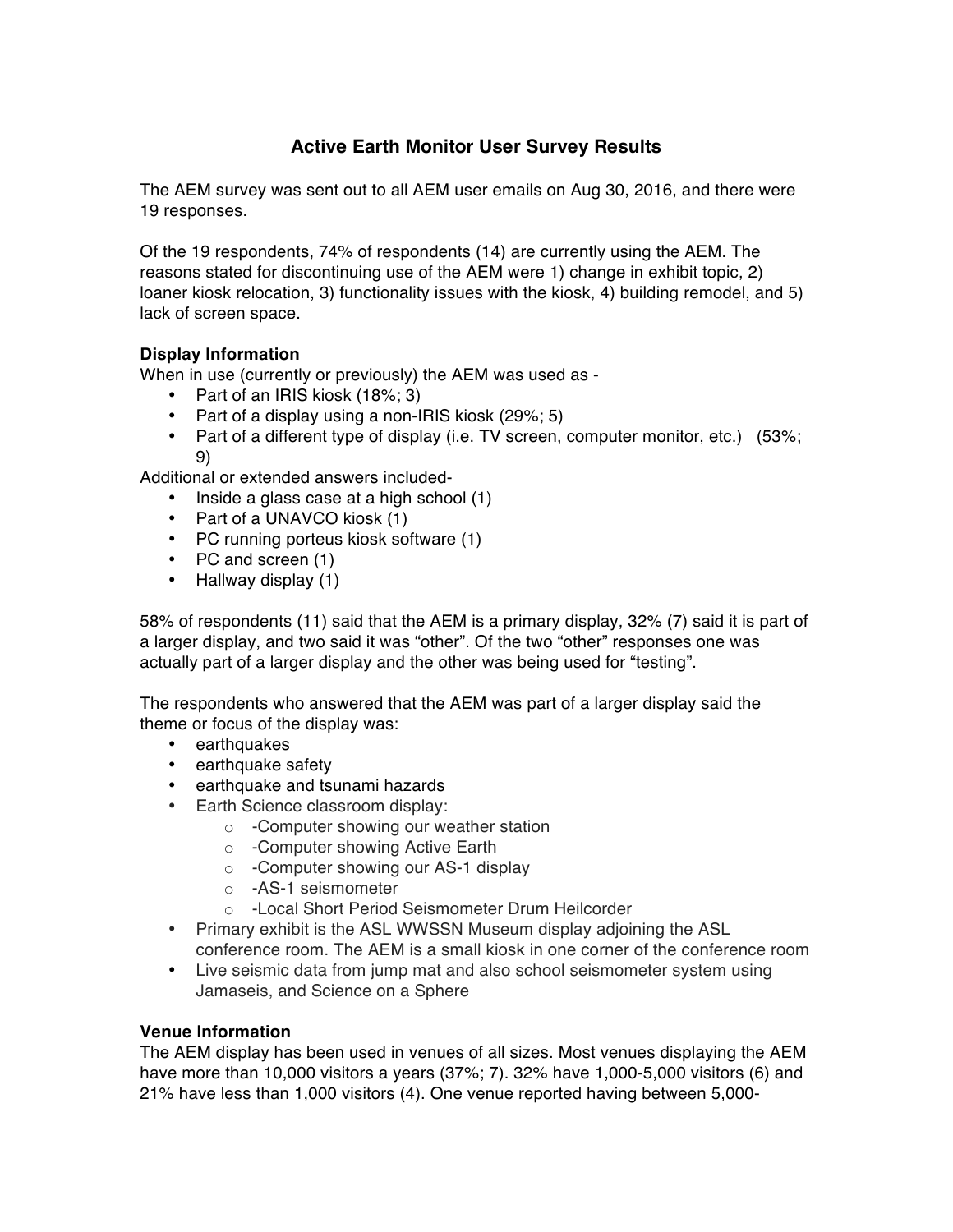10,000 visitors and another said they didn't know. The primary audience for these venues is the general public (58%; 11) and school groups (58%; 11). 37% (7) are frequented by high school students, 26% (5) by college students, and the others by perspective students and their parents, conference and meeting attendees, and visiting scientists and professionals.

79% of respondents (15) said that their venue did not have any other displays with content similar to the AEM. 37% (7) said that their venue had no other interactive displays. Of the 10 respondents whose venue had interactive content two specified that the interactive content was 1) fundamentals of science and 2) CISN.

Six respondents reported that their AEM display was in areas of heavy foot traffic, 10 said it was placed in areas of moderate traffic and one said it was in a low traffic area. The comments about the AEM specific locations were as follows –

- Inside a display case
- In front of the theatre
- In a school, location to be determined
- Near the front entrance to the library
- Hallway
- Between two other exhibits
- Mineral gallery
- In the visitors center exhibit area
- In the back corner of the visitor's center
- In a STEM lab area (classes Monday-Friday)
- In ASL conference room (occasional school classes and meetings)
- In the lobby
- Gallery
- In the hallway outside my office
- Museum alcove
- Window display case

Only 32% advertised the AEM (6 of 19) and of those 67% verbally advertised the display, 17% advertised online, 33% made a poster or banner and 17% had exhibit signage.

#### **Navigation and Content**

When asked if the display was easy to navigate most said that it was. On a sliding scale from Easy (0) to Hard (100) the average score was 24. Two respondents ranked the display as >70 (hard) while 13 ranked it as <30 (easy). However, only three respondents ranked the display as one (very easy).

When asked if the content was engaging most said that it was moderately engaging. On a sliding scale from "Not Engaging" (0) to "Very Engaging" (100) the average score was 62. Nine respondents ranked it as engaging (>70) while two respondents gave scores of <30 (Not Engaging). No one ranked the display as 100% engaging.

When asked if this content helped to educate their visitors most respondents answered yes. On a sliding scale from No (not educational; 0) to Yes (Educational; 100) the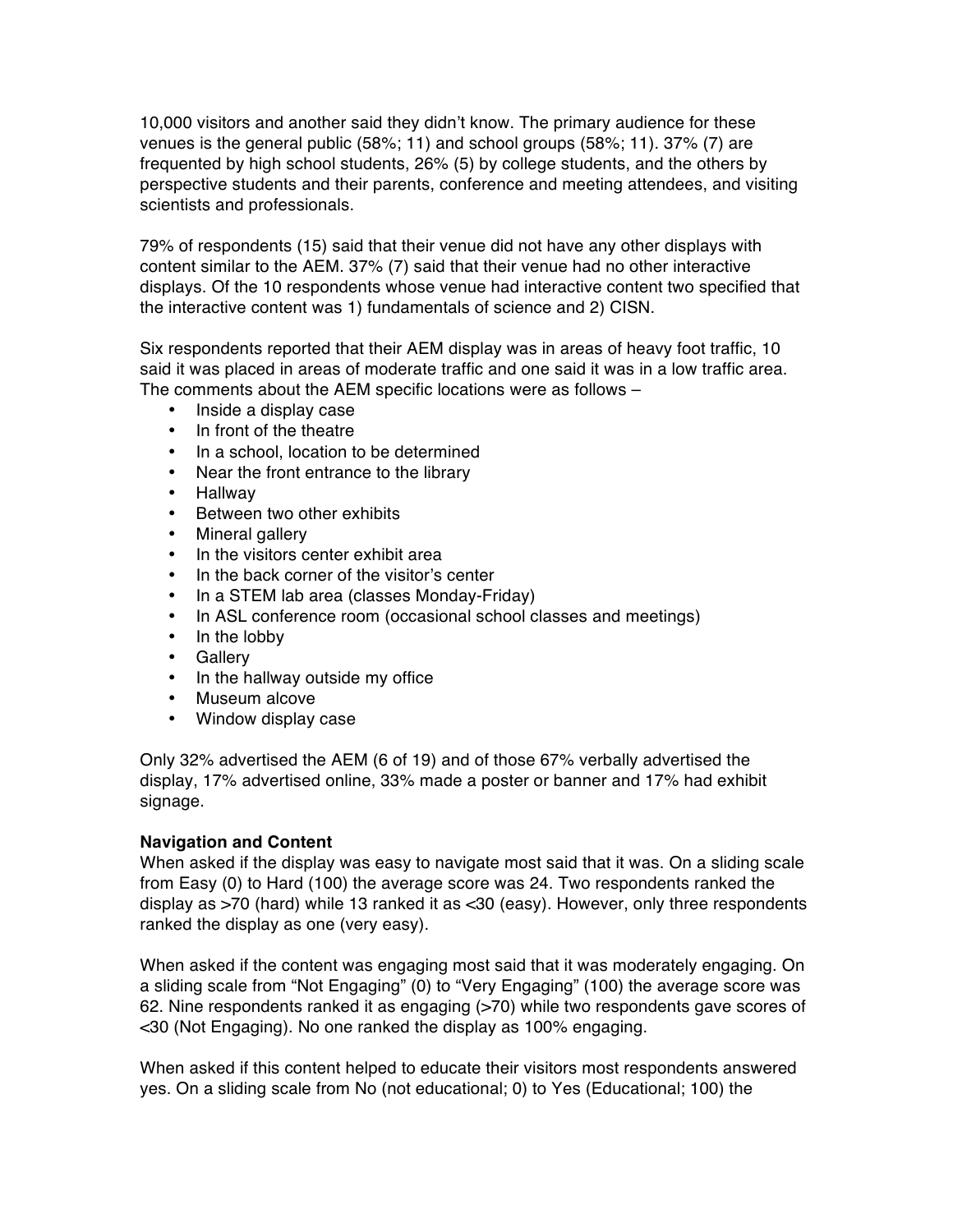average score was 80 with 13 respondents giving a score of 70 or higher. Two respondents gave a score of <30.

When asked about the length of the content 11% (2) said it was too long, 79% (15) said it was about right and one respondent said that they had customized the length to make it much shorter.

The most widely used content set was the "General Seismicity (aka AED)" set with 14 of the 19 people reporting that they used this content (74%). This was followed by the EarthScope content set with four users (21%), the New Madrid and All/Widescreen both had three users (16%), the Basin & Range and "Unsure" had 11% (2 users) and the Alaska and Cascadia content sets had one user each (5%). Only 16% of respondents (3) were not aware that there were multiple content sets.

Most users did not customize the AEM (61%; 11), but the 39% that did said that they added content, including:

- regionally specific content (Alaska)
- real-time geophysical data, weather, local seismic station information
- volcano cams
- NPS websites

The users that did not customize the display cited time constraints (30%; 3), lack of expertise (20%; 2), no wish to change the display (20%; 2) and lack of knowledge that customization was an option (30%; 3) as reasons for not changing the display. One person said they tried to customize the display and it was too complicated.

When asked what they would change about the content sets they replied:

- Love it, very educational and hits on many layers of knowledge. Only thing I would change is adding an active regional earthquake tracker.
- It used to be interactive and now it just sits there
- Switching up the content so that they engaging component is first and then proving paths to dig deeper. Use more of the exploratory components.
- The new seismograph pages take too long to load and aren't as clear (crisp) as the old ones.
- I especially like those with simple animations as I have my AED in non-interactive mode. The recent seismograph slide for ANMO hasn't changed recently, so I'm not sure if there's a glitch or if it isn't actually a near real-time seismogram slide anymore. It would be nice to have a real-time one on one there.
- Add new Alan Jones seismic waves html5 display by default
- Add some photos of seismic stations
- More interactive
- The color schemes are a bit garish and don't look like a modern design. It would be nice to have updated visuals.
- List showing previous days/weeks earthquakes.

Most users opted to turn off the sound on the display (74%; 14) mainly because it was distracting (58%; 7) or they didn't think it was needed (33%; 4). Other reasons for not using sound were that there were other displays with sound or the display did not have sound functionality.